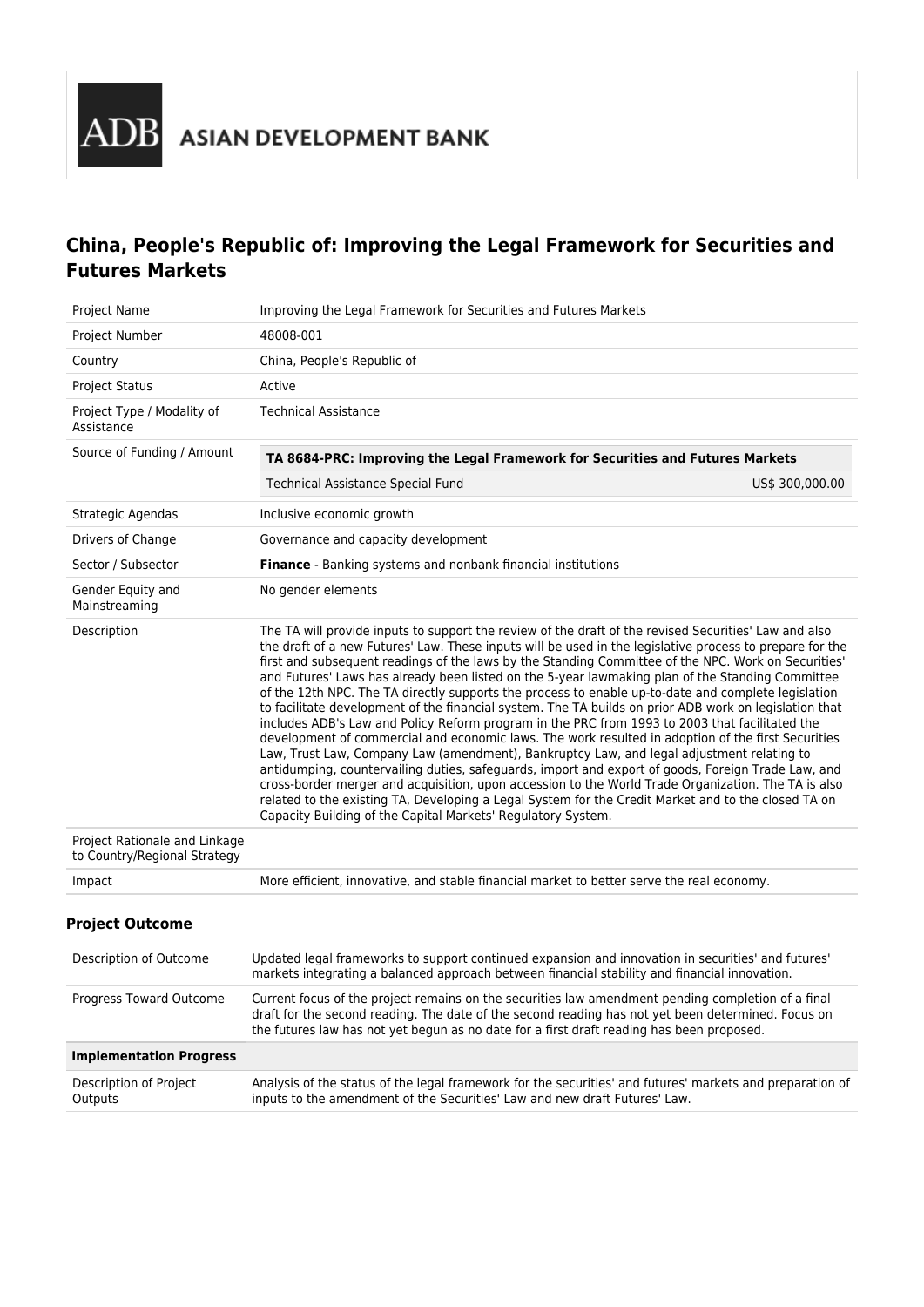Status of Implementation Progress (Outputs, Activities, and Issues) Research currently focuses on supporting specific questions and issues raised by the executing agency regarding the securities law amendment. A study tour was held in November 2015 to France to visit the securities regulator, the Paris Borse and various other counterparts. Plans to hold a conference that includes international and national experts to discuss the draft securities law amendments will be proposed after the second reading and likely in 1H17. Due to delay in plans of the executing agency to begin work on the futures law and in line with the governments plans, the TA closing will be extended from January 2017 for an additional 12 months. Extension for 9 months has been approved to allow for work to finalize inputs to the securities law by providing comments on the published draft and a re-direction of efforts to the proposed futures law. It will also allow time to hold the workshop on securities in Q3 2017.

Geographical Location

## **Summary of Environmental and Social Aspects**

| <b>Environmental Aspects</b>                                      |                                                                                                                                                                                                                                             |  |  |  |
|-------------------------------------------------------------------|---------------------------------------------------------------------------------------------------------------------------------------------------------------------------------------------------------------------------------------------|--|--|--|
| Involuntary Resettlement                                          |                                                                                                                                                                                                                                             |  |  |  |
| Indigenous Peoples                                                |                                                                                                                                                                                                                                             |  |  |  |
| <b>Stakeholder Communication, Participation, and Consultation</b> |                                                                                                                                                                                                                                             |  |  |  |
| During Project Design                                             | The EA was closely integrated into the project design.                                                                                                                                                                                      |  |  |  |
| During Project Implementation                                     | The EA has taken steps to coordinate the work of consultants at project start-up. Regular<br>communication has occurred between the EA and ADB that has included review missions. Review<br>missions were held in February and August 2016. |  |  |  |

## **Business Opportunities**

Consulting Services One international consultant for 6 person-months and two national consultants for 11 person-months total will be engaged in accordance with ADB's Guidelines on the Use of Consultants (March 2013, as amended from time to time), and proceeds will be disbursed in accordance with ADB's Technical Assistance Disbursement Handbook (2010, as amended from time to time). An Advance Payment Facility will be used for training, seminar and conference administration by the EA.

#### **Responsible Staff**

| Responsible ADB Officer    | Giannetto, Giacomo G.                                                                                             |
|----------------------------|-------------------------------------------------------------------------------------------------------------------|
| Responsible ADB Department | East Asia Department                                                                                              |
| Responsible ADB Division   | Public Mgt, Financial Sector and Regional Coop Division, EARD                                                     |
| <b>Executing Agencies</b>  | Legislative Affairs Commission<br>1, Qianmen Xidajie,<br>Xicheng District,<br>Beijing, People's Republic of China |

## **Timetable**

| <b>Concept Clearance</b>   | 19 May 2014                |
|----------------------------|----------------------------|
| Fact Finding               | 07 Apr 2014 to 08 Apr 2014 |
| MRM                        | $\overline{\phantom{0}}$   |
| Approval                   | 10 Jul 2014                |
| <b>Last Review Mission</b> | ۰                          |
| Last PDS Update            | 28 Mar 2017                |

#### **TA 8684-PRC**

| <b>Milestones</b> |                     |                         |                 |                |                          |  |
|-------------------|---------------------|-------------------------|-----------------|----------------|--------------------------|--|
| <b>Approval</b>   | <b>Signing Date</b> | <b>Effectivity Date</b> | <b>Closing</b>  |                |                          |  |
|                   |                     |                         | <b>Original</b> | <b>Revised</b> | <b>Actual</b>            |  |
| 10 Jul 2014       | 01 Aug 2014         | 01 Aug 2014             | 31 Jan 2017     | 31 Oct 2017    | $\overline{\phantom{a}}$ |  |

**Financing Plan/TA Utilization Cumulative Disbursements**